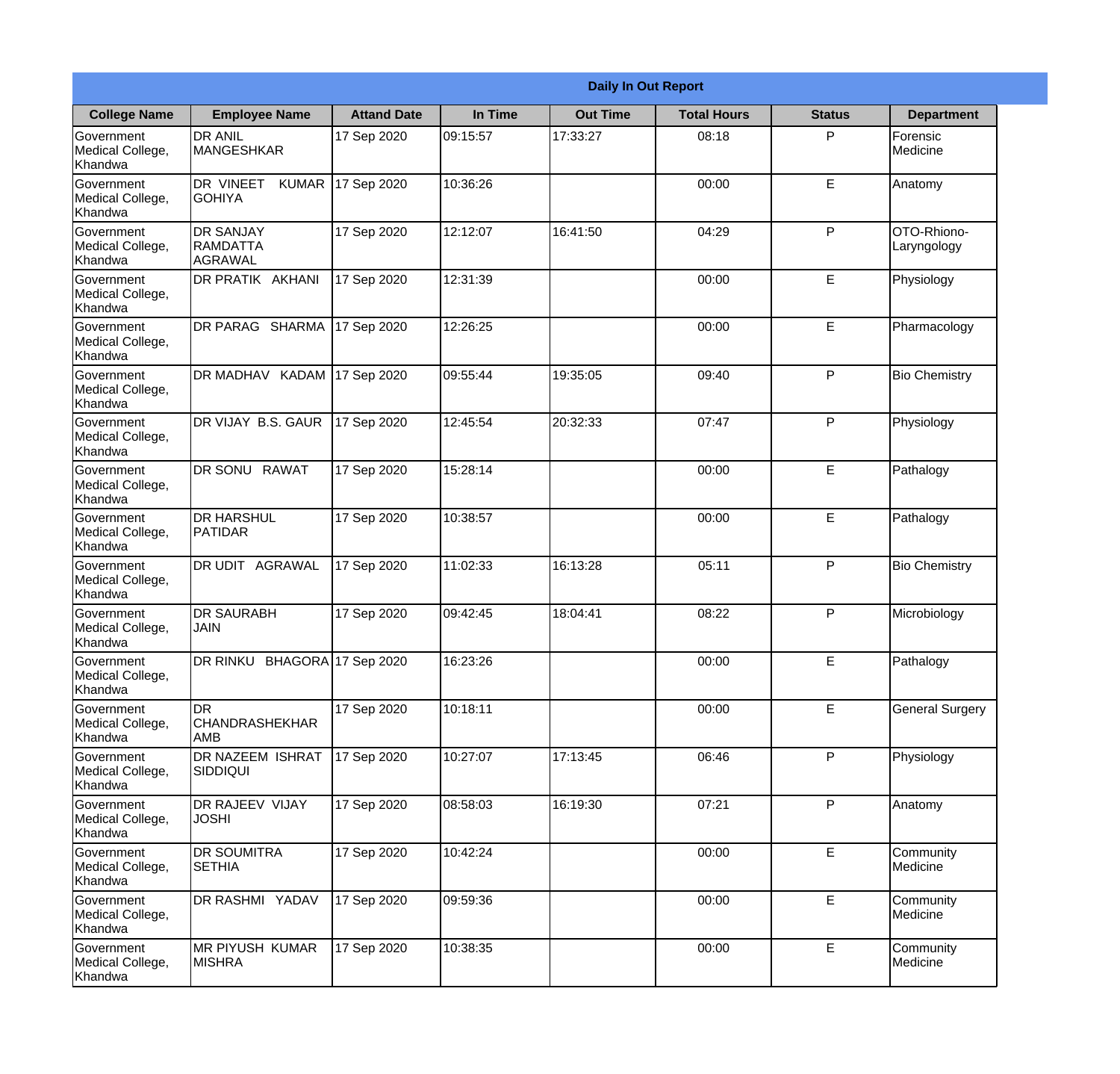| <b>Designation</b>                  | <b>Category</b>     |
|-------------------------------------|---------------------|
| Assistant Professor   Para Clinical |                     |
| Professor                           | <b>Non Clinical</b> |
| Professor                           | Clinical            |
| Assistant Professor                 | Non Clinical        |
| Professor                           | Para Clinical       |
| Assistant Professor   Non Clinical  |                     |
| Associate Professor Non Clinical    |                     |
| Demonstrator/Tutor   Para Clinical  |                     |
| Assistant Professor   Para Clinical |                     |
| Associate Professor Non Clinical    |                     |
| Associate Professor Para Clinical   |                     |
| Assistant Professor                 | Para Clinical       |
| <b>Assistant Professor</b>          | Clinical            |
| Professor                           | <b>Non Clinical</b> |
| <b>Assistant Professor</b>          | Non Clinical        |
| <b>Assistant Professor</b>          | Para Clinical       |
| <b>Assistant Professor</b>          | Para Clinical       |
| Statistician                        | Para Clinical       |

## **Daily In Out Report**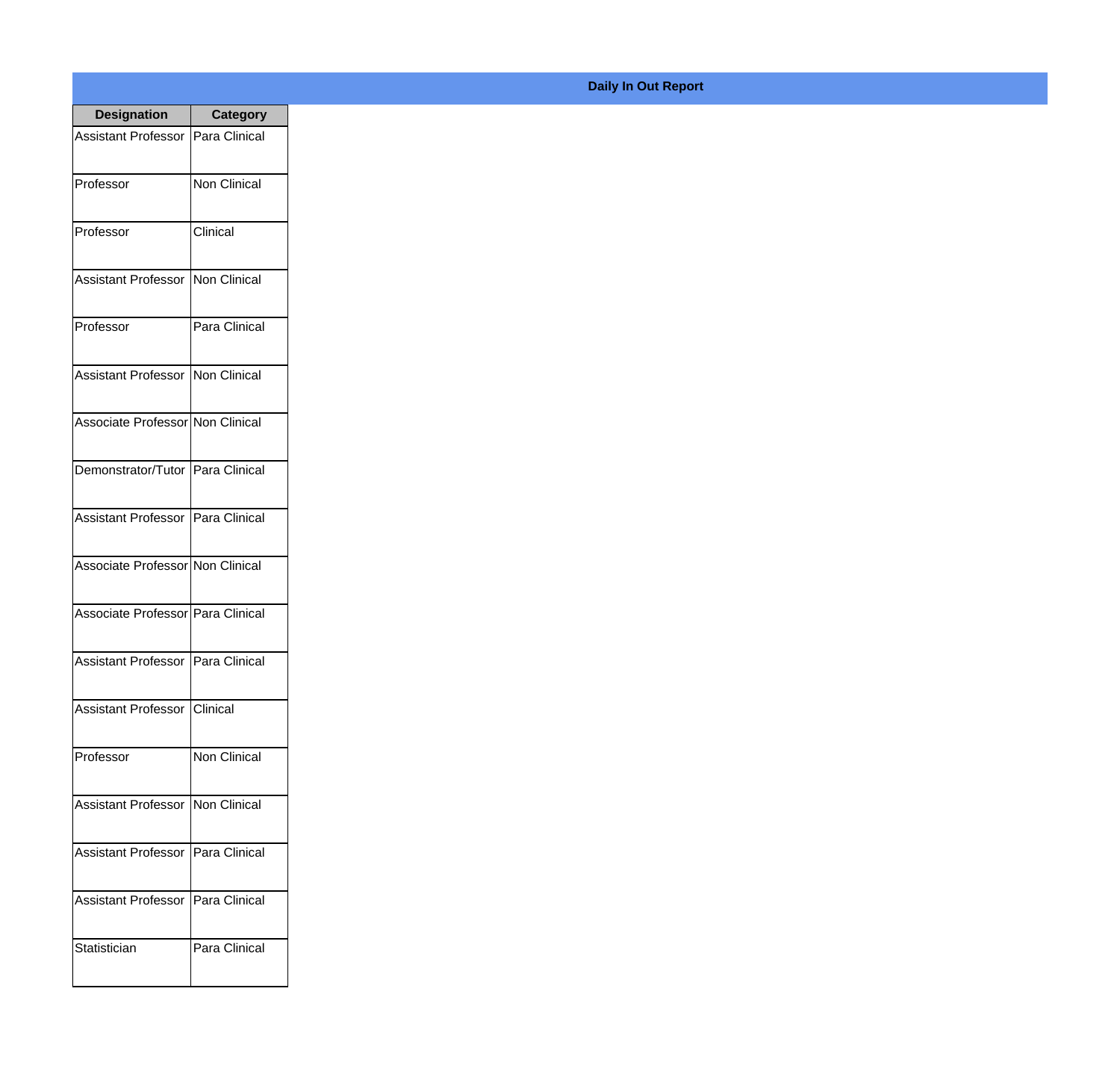|                                                  |                                                       |             |          |          | <b>Daily In Out Report</b> |   |                             |
|--------------------------------------------------|-------------------------------------------------------|-------------|----------|----------|----------------------------|---|-----------------------------|
| Government<br>Medical College,<br>Khandwa        | DR SACHIN PARMAR 17 Sep 2020                          |             | 11:51:05 | 18:53:35 | 07:02                      | P | Community<br>Medicine       |
| Government<br>Medical College,<br>Khandwa        | DR PRAMILA VERMA 17 Sep 2020                          |             | 11:59:12 |          | 00:00                      | E | Paediatrics                 |
| <b>Government</b><br>Medical College,<br>Khandwa | DR MANOJ BALKE                                        | 17 Sep 2020 | 08:38:17 | 17:45:41 | 09:07                      | P | Ophthalmology               |
| <b>Government</b><br>Medical College,<br>Khandwa | <b>DR GARIMA</b><br>AGRAWAL<br><b>VARSHNEY</b>        | 17 Sep 2020 | 10:40:41 | 13:07:28 | 02:27                      | P | Paediatrics                 |
| Government<br>Medical College,<br>Khandwa        | <b>DR SIDDHARTH</b><br><b>BANODE</b>                  | 17 Sep 2020 | 08:59:56 | 16:13:19 | 07:14                      | P | Pharmacology                |
| Government<br>Medical College,<br>Khandwa        | <b>DR CHANDNI</b><br><b>KAROLE</b>                    | 17 Sep 2020 | 09:30:24 |          | 00:00                      | E | Ophthalmology               |
| Government<br>Medical College,<br>Khandwa        | <b>DR PRIYA KAPOOR</b><br><b>KAPOOR</b>               | 17 Sep 2020 | 10:22:20 | 17:08:10 | 06:46                      | P | Pathalogy                   |
| Government<br>Medical College,<br>Khandwa        | <b>DR SAPNA</b><br><b>MAHESHRAM</b>                   | 17 Sep 2020 | 11:14:55 | 17:55:42 | 06:41                      | P | Community<br>Medicine       |
| Government<br>Medical College,<br>Khandwa        | <b>DR SEEMA</b><br><b>SUDHAKARRAO</b><br><b>SUTAY</b> | 17 Sep 2020 | 19:04:39 |          | 00:00                      | E | Forensic<br>Medicine        |
| Government<br>Medical College,<br>Khandwa        | <b>DR RAKESH SINGH</b><br><b>HAZARI</b>               | 17 Sep 2020 | 12:26:36 |          | 00:00                      | E | Pathalogy                   |
| <b>Government</b><br>Medical College,<br>Khandwa | <b>DR ANANT</b><br><b>TUKARAM PAWAR</b>               | 17 Sep 2020 | 10:47:41 |          | 00:00                      | E | Community<br>Medicine       |
| Government<br>Medical College,<br>Khandwa        | DR SHAIKH M.KHALIQ 17 Sep 2020                        |             | 10:45:41 |          | 00:00                      | E | <b>Bio Chemistry</b>        |
| Government<br>Medical College,<br>Khandwa        | <b>DR ASHOK</b><br><b>BHAUSAHEB NAJAN</b>             | 17 Sep 2020 | 17:33:21 |          | 00:00                      | E | Forensic<br>Medicine        |
| Government<br>Medical College,<br>Khandwa        | <b>DR SANGEETA</b><br><b>CHINCHOLE</b>                | 17 Sep 2020 | 10:29:08 |          | 00:00                      | E | Physiology                  |
| Government<br>Medical College,<br>Khandwa        | DR NEERAJ KUMAR                                       | 17 Sep 2020 | 09:18:59 |          | 00:00                      | E | Dentisry                    |
| Government<br>Medical College,<br>Khandwa        | DR SUNIL BAJOLIYA                                     | 17 Sep 2020 | 10:01:02 |          | 00:00                      | E | OTO-Rhiono-<br>Laryngology  |
| Government<br>Medical College,<br>Khandwa        | DR NISHA MANDLOI<br>PANWAR                            | 17 Sep 2020 | 09:43:30 | 16:15:59 | 06:32                      | P | Obstetrics &<br>Gynaecology |
| Government<br>Medical College,<br>Khandwa        | DR NANDINI DIXIT                                      | 17 Sep 2020 | 11:10:55 |          | 00:00                      | E | Paediatrics                 |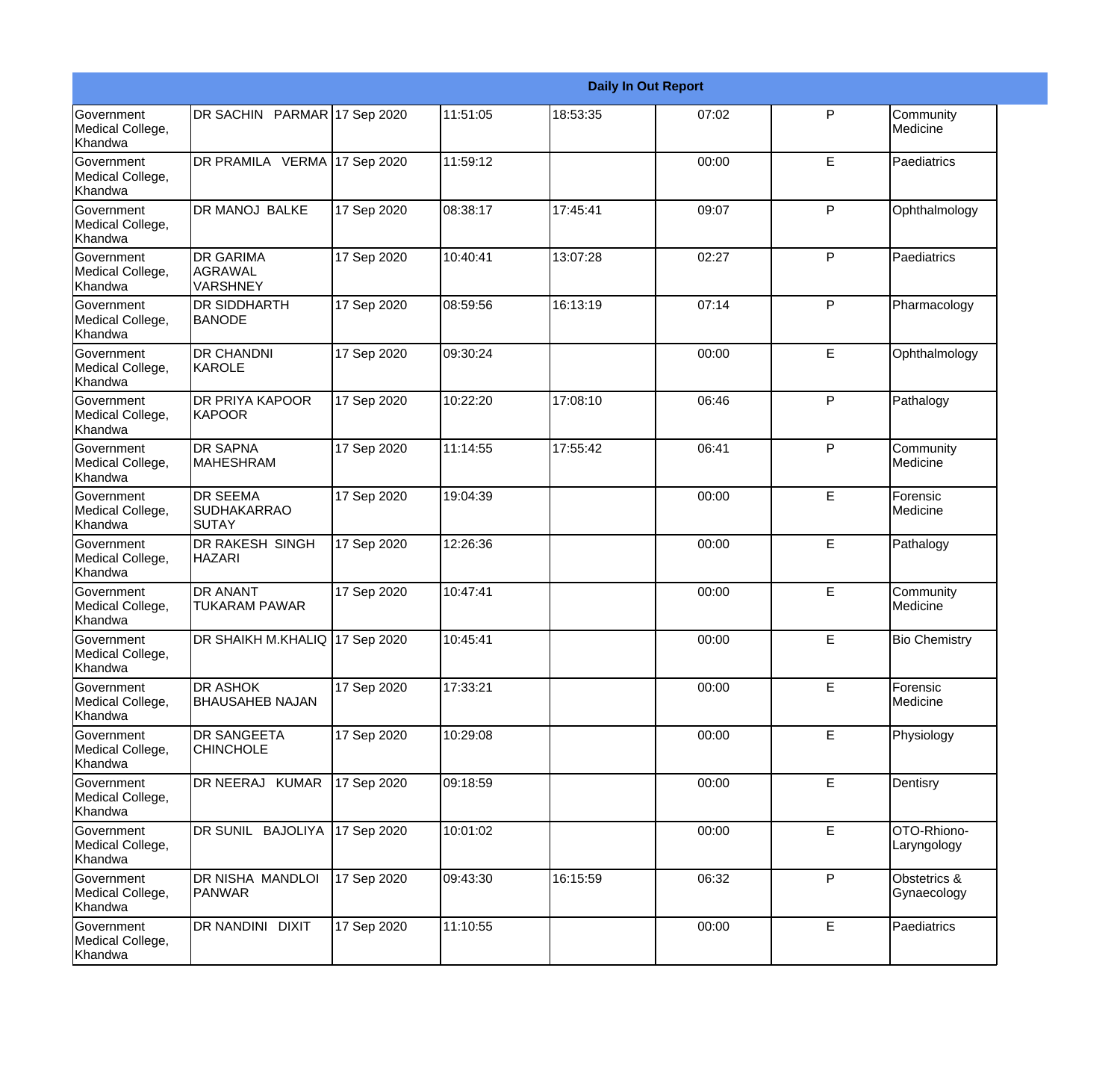| Assistant Professor   Para Clinical |               |
|-------------------------------------|---------------|
| Professor                           | Clinical      |
|                                     |               |
| Assistant Professor                 | Clinical      |
| Associate Professor Clinical        |               |
|                                     |               |
| Associate Professor Para Clinical   |               |
| Assistant Professor Clinical        |               |
| Demonstrator/Tutor Para Clinical    |               |
|                                     |               |
| Associate Professor Para Clinical   |               |
| Professor                           | Para Clinical |
|                                     |               |
| Professor                           | Para Clinical |
| Professor                           | Para Clinical |
|                                     |               |
| Professor                           | Non Clinical  |
| Associate Professor Para Clinical   |               |
| Demonstrator/Tutor Non Clinical     |               |
|                                     |               |
| Assistant Professor Clinical        |               |
| Assistant Professor Clinical        |               |
|                                     |               |
| Associate Professor Clinical        |               |
| Assistant Professor Clinical        |               |
|                                     |               |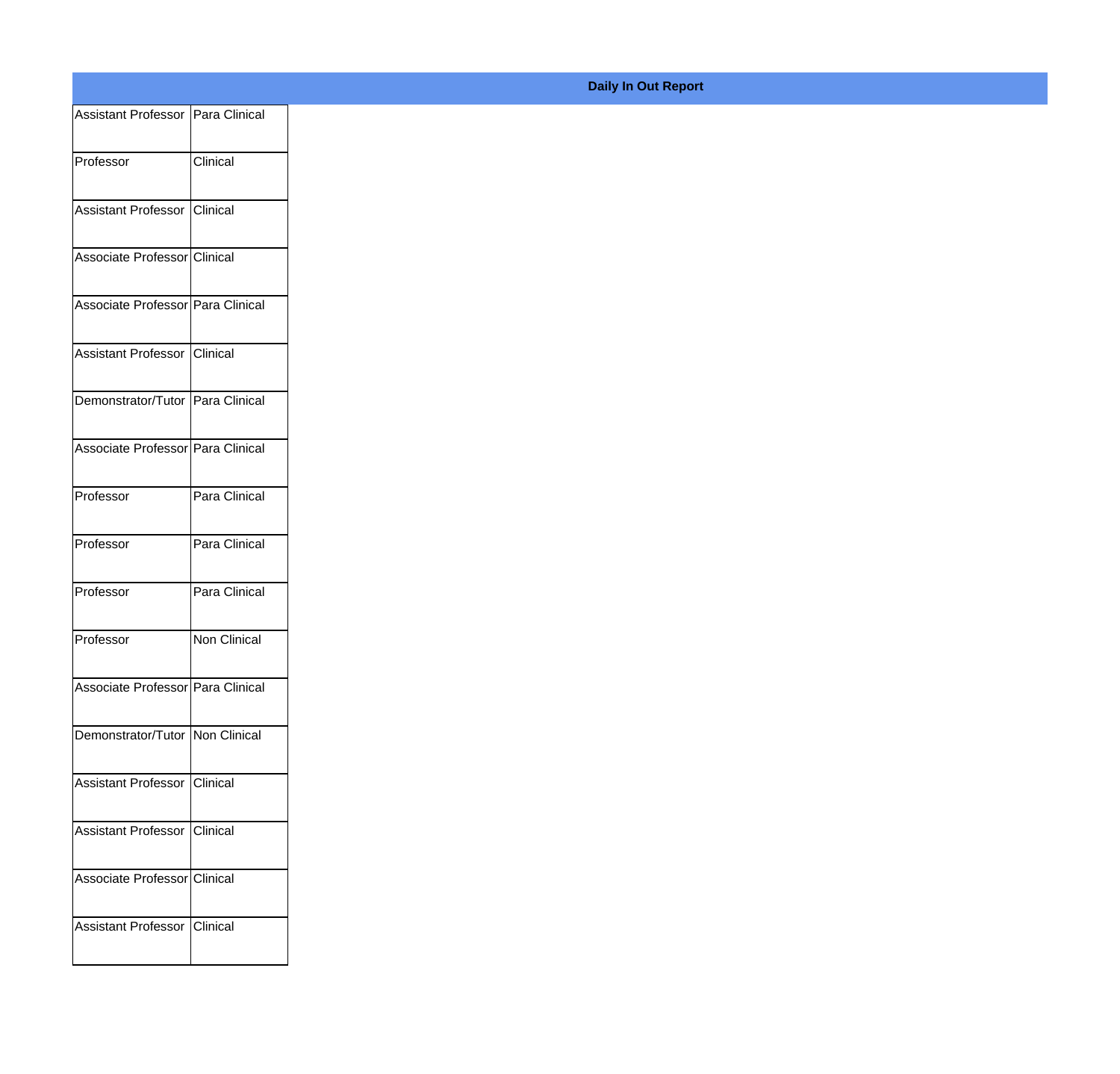|                                                          |                               |             |          | <b>Daily In Out Report</b> |       |   |                       |  |
|----------------------------------------------------------|-------------------------------|-------------|----------|----------------------------|-------|---|-----------------------|--|
| Government<br>Medical College,<br> Khandwa               | IDR SATISH<br><b>ICHANDEL</b> | 17 Sep 2020 | 10:02:56 |                            | 00:00 | E | Pharmacology          |  |
| Government<br>Medical College,<br> Khandwa               | IDR JITENDRA<br> AHIRWAR      | 17 Sep 2020 | 10:53:22 |                            | 00:00 | E | Pathalogy             |  |
| Government<br>Medical College,<br> Khandwa               | IDR MUKTESHWARI<br>IGUPTA     | 17 Sep 2020 | 11:28:46 | 17:00:05                   | 05:32 | P | Pharmacology          |  |
| Government<br>Medical College,<br>Khandwa                | IDR DEEPIKA<br>IPANWAR        | 17 Sep 2020 | 10:51:17 | 16:12:09                   | 05:21 | P | <b>Bio Chemistry</b>  |  |
| <b>IGovernment</b><br>Medical College,<br><b>Khandwa</b> | <b>MOHIT GARG</b>             | 17 Sep 2020 | 10:14:08 |                            | 00:00 | E | General Medicine      |  |
| <b>IGovernment</b><br>Medical College,<br>Khandwa        | <b>IRENU</b><br>WAGHMARE      | 17 Sep 2020 | 17:55:55 |                            | 00:00 | Е | Community<br>Medicine |  |